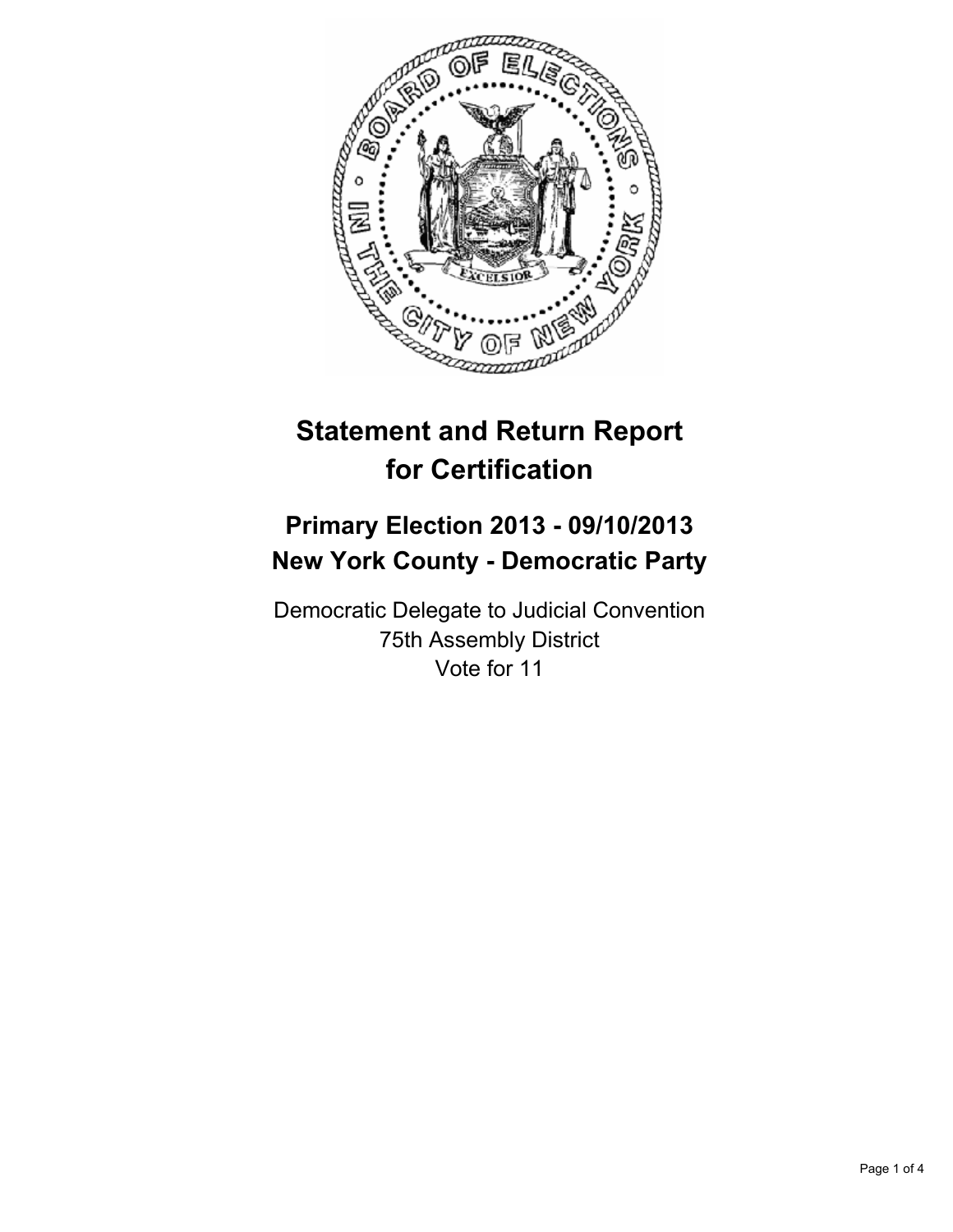

### **Assembly District 75**

| <b>EMERGENCY</b>           | 188    |
|----------------------------|--------|
| ABSENTEE/MILITARY          | 564    |
| <b>FEDERAL</b>             | 0      |
| SPECIAL PRESIDENTIAL       | 0      |
| <b>AFFIDAVIT</b>           | 204    |
| <b>MARY D'ELIA</b>         | 2,503  |
| <b>MOLLY KATZ</b>          | 2,725  |
| LUCILLE R. OGNIBENE        | 1,544  |
| <b>GOLDIE GOLD</b>         | 2,220  |
| DONNA M. SHARP             | 1,737  |
| <b>RUTH SHAPIRO</b>        | 2,770  |
| <b>JAMES R. SIMPSON</b>    | 1,312  |
| <b>ESSTHER MELAMED</b>     | 1,534  |
| THOMAS M. GRECO            | 1,527  |
| <b>FRIEDA KOWANSKY</b>     | 1,475  |
| <b>HOPE BERNSTEIN</b>      | 2,121  |
| EMILY J. GOODMAN           | 3,203  |
| <b>SUSAN P. THOMASES</b>   | 1,775  |
| <b>MEREDITH R. BURAK</b>   | 1,653  |
| SETH J. WEISSMAN           | 2,014  |
| <b>MARIANNA R. SACKLER</b> | 1,875  |
| <b>DENISSE M. FRAND</b>    | 1,379  |
| <b>CHARLES S. BAYOR</b>    | 1,303  |
| THOMAS D. SHANAHAN         | 1,367  |
| STEVEN T. LATASA-NICKS     | 1,056  |
| <b>JAY MARCUS</b>          | 1,600  |
| PAUL GRONCKI               | 1,922  |
| <b>JUDY RICHHEIMER</b>     | 2,522  |
| <b>MICHAEL SCHREIBER</b>   | 1,962  |
| DONATHAN SALKALN           | 1,274  |
| DAVID K. WARREN            | 1,719  |
| <b>WILLIAM NEWSOME</b>     | 1,501  |
| <b>CAROL DEMECH</b>        | 2,128  |
| <b>MERYL STEIN</b>         | 2,794  |
| <b>EVELYN SUAREZ</b>       | 2,387  |
| FRANCINE N. HASELKORN      | 1,557  |
| <b>Total Votes</b>         | 58,459 |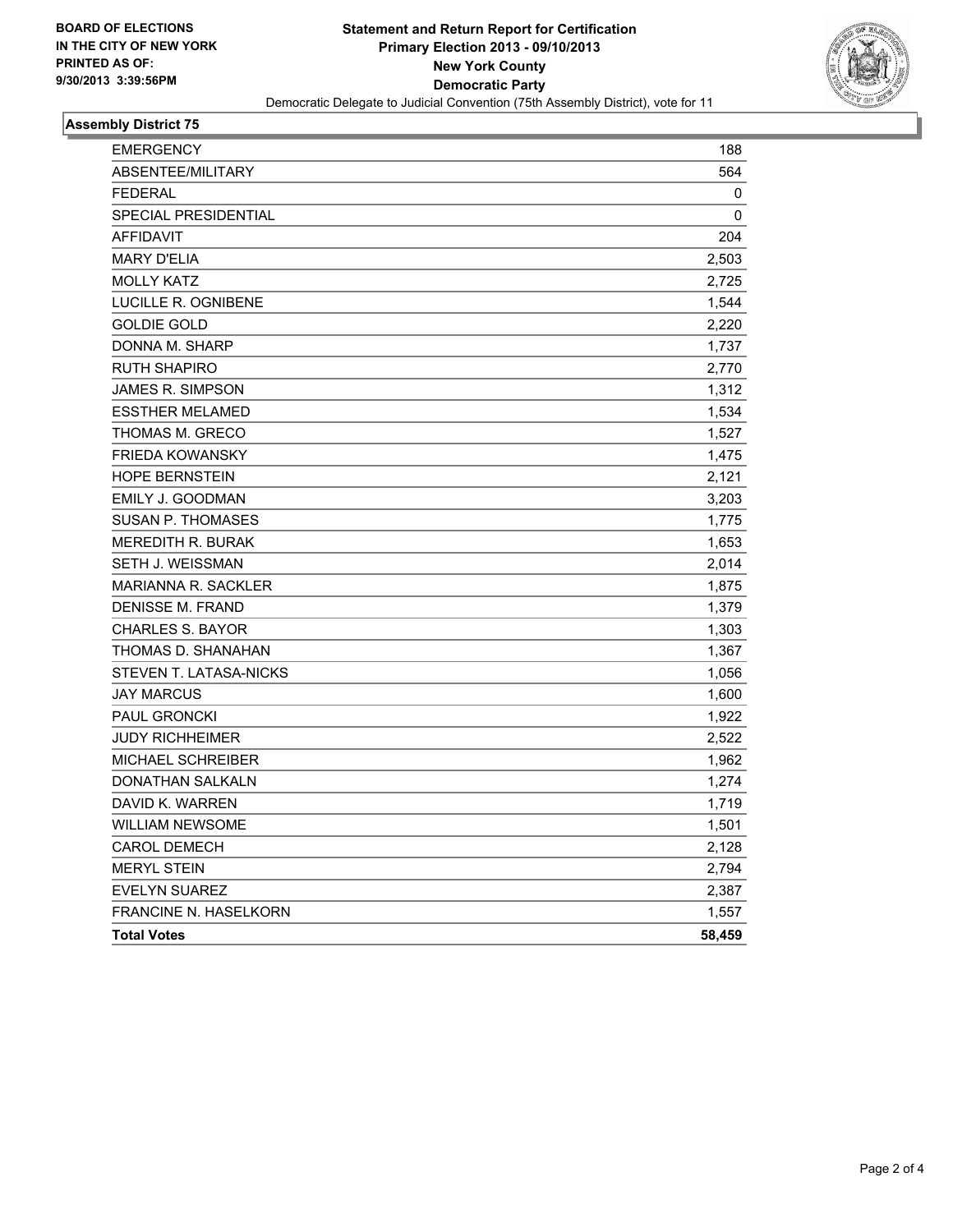

#### **Total for Democratic Delegate to Judicial Convention (75th Assembly District) - New York County**

| <b>EMERGENCY</b>             | 188    |
|------------------------------|--------|
| <b>ABSENTEE/MILITARY</b>     | 564    |
| <b>FEDERAL</b>               | 0      |
| <b>SPECIAL PRESIDENTIAL</b>  | 0      |
| <b>AFFIDAVIT</b>             | 204    |
| <b>MARY D'ELIA</b>           | 2,503  |
| <b>MOLLY KATZ</b>            | 2,725  |
| LUCILLE R. OGNIBENE          | 1,544  |
| <b>GOLDIE GOLD</b>           | 2,220  |
| DONNA M. SHARP               | 1,737  |
| <b>RUTH SHAPIRO</b>          | 2,770  |
| <b>JAMES R. SIMPSON</b>      | 1,312  |
| <b>ESSTHER MELAMED</b>       | 1,534  |
| THOMAS M. GRECO              | 1,527  |
| <b>FRIEDA KOWANSKY</b>       | 1,475  |
| HOPE BERNSTEIN               | 2,121  |
| EMILY J. GOODMAN             | 3,203  |
| SUSAN P. THOMASES            | 1,775  |
| <b>MEREDITH R. BURAK</b>     | 1,653  |
| SETH J. WEISSMAN             | 2,014  |
| <b>MARIANNA R. SACKLER</b>   | 1,875  |
| <b>DENISSE M. FRAND</b>      | 1,379  |
| <b>CHARLES S. BAYOR</b>      | 1,303  |
| THOMAS D. SHANAHAN           | 1,367  |
| STEVEN T. LATASA-NICKS       | 1,056  |
| <b>JAY MARCUS</b>            | 1,600  |
| <b>PAUL GRONCKI</b>          | 1,922  |
| <b>JUDY RICHHEIMER</b>       | 2,522  |
| <b>MICHAEL SCHREIBER</b>     | 1,962  |
| DONATHAN SALKALN             | 1,274  |
| DAVID K. WARREN              | 1,719  |
| <b>WILLIAM NEWSOME</b>       | 1,501  |
| <b>CAROL DEMECH</b>          | 2,128  |
| <b>MERYL STEIN</b>           | 2,794  |
| <b>EVELYN SUAREZ</b>         | 2,387  |
| <b>FRANCINE N. HASELKORN</b> | 1,557  |
| <b>Total Votes</b>           | 58,459 |